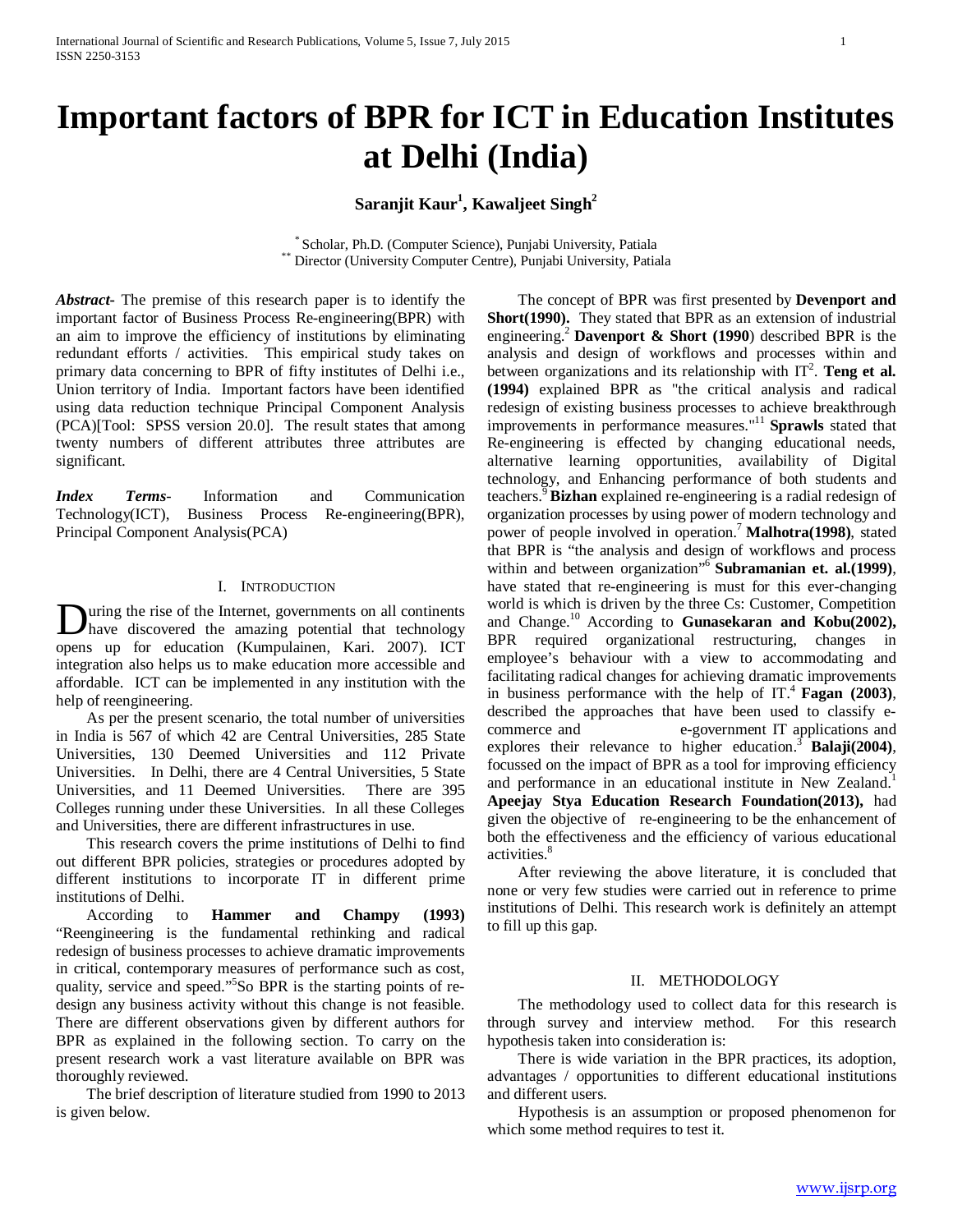Thus to justify the above hypothesis it was necessary to analyze the important parameters among various attribute by using the data reduction techniques. For this statistical package called SPSS version 20.0 is used. A methodology of PCM a statistical data mining technique is used for analyzing the primary data. PCM is a statistical approach that can be used to analyze interrelationships among a large number of variables and to explain these variables in terms of their common underlying dimensions (factors). The statistical approach involving finding a way of condensing the information contained in a number of original variables into a smaller set of dimensions (factors) with a minimum loss of information.

 For conducting factor analysis first the reliability of data is checked, then co-relation between different variables are checked and to conduct PCM variance in different variables their communality is analyzed. Then through extraction method variance is computed and component matrix is taken out to give result of main factors extracted as explained in the following section.

# III. ANALYSIS INTERPRETATION

 For analyzing data through PCA factor analysis has been done on data of fifty institutions to identify the important parameters among various attribute by using data reduction techniques. For the purpose the reliability of the primary dataset has been checked. To check the reliability Cronbach's Alpha statistics technique is used as given in Table 1.

**Table 1 Reliability Statistics**

| Cronbach's | Cronbach's Alpha<br>Based<br>on |            |
|------------|---------------------------------|------------|
| Alpha      | <b>Standardized Items</b>       | N of Items |
| 760        | .745                            |            |

 If the result of this operation is less than .5; then it states that the data is not reliable for the application of Factor Analysis but as given in Table 1 value of Cronbach's Alpha is .745. This means further analysis can be done but whether PCM can be applied on that data, there is need to apply KMO and Bartlett's Test as shown in Table2. In KMO and Bartlett's Test where KMO tells the proportion of common variance in our variables. If this is greater than .50 we can proceed with the analysis. In this work it is .739 which is positively acceptable. The Bartlett's Test of Sphericity tells us if the correlation matrix is factorable. The significant value tells us 0 and we should proceed to the formal PCA analysis as shown in Table 3.

**Table 2 KMO and Bartlett's Test**

| Adequacy.              | Kaiser-Meyer-Olkin Measure of Sampling 739 |             |
|------------------------|--------------------------------------------|-------------|
| <b>Bartlett's Test</b> | Approx.<br>Square                          | Chi-332.193 |
|                        | Df                                         | 36          |
|                        | Sig.                                       |             |

 The first section of Table 3 shows the Initial **Eigen values** or amount of variance in the original variables accounted for by each component. The **% of Variance** column gives the ratio, expressed as a percentage, of the variance accounted for by each component to the total variance in all of the variables. The **Cumulative %** column gives the percentage of variance accounted for by the first n components. For example, the cumulative percentage for the second component is the sum of the percentage of variance for the first and second components. For the initial solution, there are as many components as variables, and in a correlations analysis, the sum of the eigen values equals the number of components. Since that eigen values greater than 1 be extracted, so the first three principal components form the extracted solution.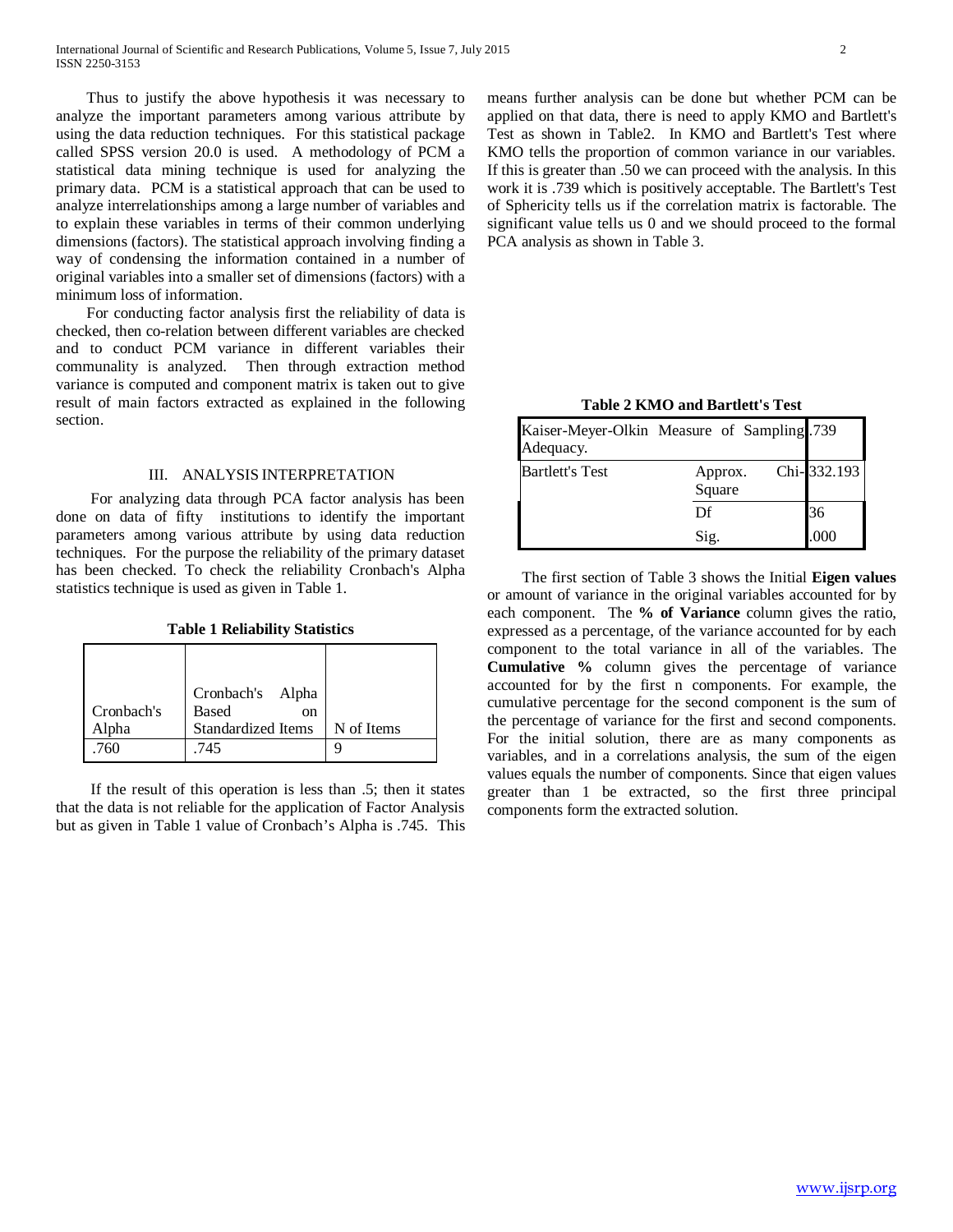|                |                      |            |                    | Extraction<br>of<br><b>Sums</b> |            |          | Rotation Sums of Squared |            |        |
|----------------|----------------------|------------|--------------------|---------------------------------|------------|----------|--------------------------|------------|--------|
|                | Initial Eigen values |            |                    | Squared Loadings                |            | Loadings |                          |            |        |
|                |                      | of<br>$\%$ | Cumul              |                                 | $\%$<br>of | Cumul    |                          | of<br>$\%$ | Cumul  |
| Compon         |                      | Varian     | ative              |                                 | Varian     | ative    |                          | Varianc    | ative  |
| ent            | Total                | ce         | $\frac{0}{0}$      | Total                           | ce         | $\%$     | Total                    | e          | $\%$   |
| 1              | 4.674                | 51.929     | 51.929             | 4.674                           | 51.929     | 51.92    | 3.721                    | 41.346     | 41.346 |
|                |                      |            |                    |                                 |            | 9        |                          |            |        |
| $\overline{2}$ | 1.782                | 19.805     | 71.734             | 1.782                           | 19.805     | 71.73    | 1.967                    | 21.858     | 63.205 |
|                |                      |            |                    |                                 |            | 4        |                          |            |        |
| 3              | 1.147                | 12.744     | 84.478             | 1.147                           | 12.744     | 84.47    | 1.915                    | 21.273     | 84.478 |
|                |                      |            |                    |                                 |            | 8        |                          |            |        |
| $\overline{4}$ | .435                 | 4.834      | 89.312             |                                 |            |          |                          |            |        |
| 5              | .333                 | 3.696      | 93.007             |                                 |            |          |                          |            |        |
| 6              | .241                 | 2.673      | 95.680             |                                 |            |          |                          |            |        |
| 7              | .175                 | 1.946      | 97.626             |                                 |            |          |                          |            |        |
| 8              | .128                 | 1.418      | 99.044             |                                 |            |          |                          |            |        |
| $\mathbf{Q}$   | .086                 | .956       | 100.00<br>$\Omega$ |                                 |            |          |                          |            |        |

**Table 3 : Extraction Method: Principal Component Analysis. (Total Variance)**

 Sum of Square column of the Table 3 shows the extracted components. They explain nearly 84% of the variability in the original 09 variables, so we can considerably reduce the complexity of the data set by using these components, with only a 16% loss of information

**Table 4 : Extraction Method: Principal Component Analysis**

|                                | Component |      |      |  |
|--------------------------------|-----------|------|------|--|
|                                | 1         | 2    | 3    |  |
| Senior<br>Management           | .927      | .145 |      |  |
| Support                        |           |      | .060 |  |
| Do you prefer web based        | .911      | .085 | .024 |  |
| services instead of manual     |           |      |      |  |
| services?                      |           |      |      |  |
| Lack of training facilities    | .892      |      | .219 |  |
|                                |           | .045 |      |  |
| BPR/<br>Clear<br>management    | .881      |      | .206 |  |
| policies and procedures        |           | .079 |      |  |
| Reluctance among staff to      | .714      |      | .578 |  |
| use electronic resources/      |           | .052 |      |  |
| employee resistance            |           |      |      |  |
| Difficult to recruit or retain | .621      | .482 |      |  |
| ICT qualified staff            |           |      | .325 |  |
| Lack of budget for ICT         |           | .807 | .300 |  |
|                                | .374      |      |      |  |
| Lack of digital qualified      | .280      | .774 |      |  |
| staff in the library           |           |      | .417 |  |
| Inadequacies of existing       |           | .509 | .590 |  |
| digital resources              | .549      |      |      |  |

 In Table 4 Component matrix has been a countercheck to Table 3 Total Variance. The table shows that in the 09 item of variable set there are three factors, which are accounted for the study. The bold numbers in the column 2 states that the numbers in-group frame the factor 1. Similarly, column number 3 having four bold numbers frames the component of second factor and for factor 3 there is only one item.

 **Factor 1** (**Management Policy and Inadequate Budget**) states that highest total number for initial Eigen value is 4.674 and this value is framed by grouping of six item set. The highest component score is .927 and the minimum is .621. The factor states that even senior management staff support to opt for web based services, but lack of budget for providing training among the non-technical people causes less interest for opting the training. Management / BPR policies also affect the new recruitments. **Factor 2(Unqualified Staff)** stands at the second rank with the initial Eigen value of 1.782 as its total number. This value is the combination of two attributes whose component score range lies from .807 to .774. The idea for framing this factor is that the lack of budget causes the non-awareness among the staff to opt for web-based services. **Factor 3(Inadequate Digital Resources)** explains the third status with the initial Eigen value of 1.147 as its total number. This value is the combination of only one attributes whose component score is .590. This factor retains the outliers in the sense that this item was usually opted by exceptional respondents only. This factor believes that Inadequacies of existing digital resources may be issue of concern.

# IV. CONCLUSION

 After analyzing the result, it is well understood that there are three factors which are accounted for data reduction using PCA in factor analysis. So after analysing the result, it has been stated that only 3 factors are important, so we need not to take all the attributes but we can consider only 3 factors for further analysis to explore BPR policies of different institutions of other states also.